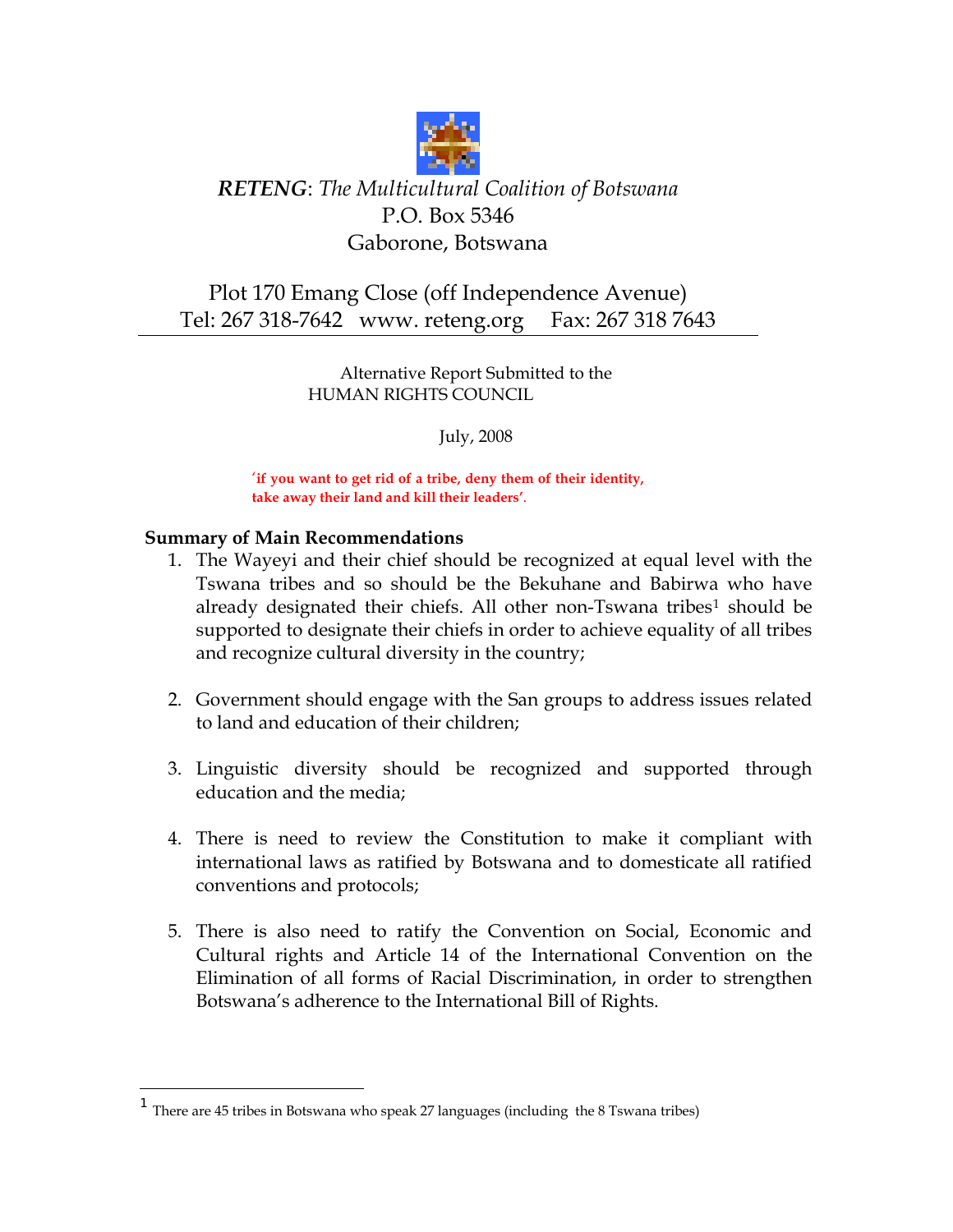#### **Summary of Key Issues**

- 1. Botswana laws permit discrimination on the basis of ethnicity, language and culture. Specifically, these are: a) Sections 77 to 79, 15  $(4)$   $(d)$ , 15  $(9)$  of the constitution; b) Section [2](#page-1-0) of the Chieftainship Act<sup>2</sup> and c) the Tribal Territories Act.
- 2. In the Wayeyi case of 2001 the High Court ruled that these laws were discriminatory and need to be amended (Misca 377/99). In 2002 and 2006 the Committee on the Elimination of all forms of Racial Discrimination (CERD) made the same observations and recommended the amendments. In March 2008 the Human Rights Committee monitoring the International Covenant on Civil and Political Rights (ICCPR) made the same observations and recommended further amendments.
- 3. The discrimination under both the old and the revised laws continue to deny the non-Tswana ethnic groups the following rights: a) the right to recognition as a tribe with a distinct language and culture b) group rights to land, c) representation in the House of Chiefs (Ntlo ya Dikgosi); d) the right to educate their children in their languages; c) the right to educate their children about their histories, customs, values and culture; d) the right to access information and enjoy their languages and cultures on national radio and television and e) access to certain jobs, especially those related to management of land such as Land Board Secretaries.
- 4. The amendments to the Constitution in 2005 (sections 77 to 79) continued to discriminate the non-Tswana from permanent membership to the House of Chiefs. The three unequal categories of membership remained as follows: a) the eight (8) Tswana chiefs admitted on the basis of hereditary custom and permanency at the district level with powers to supervise all tribal matters and rule over all other tribes in the district, with their language and culture being on the public domain; b) Twenty two (22) sub-chiefs and headmen elected by other sub-chiefs and headmen in the 22 regions on a five year term, with no powers but report to the Tswana chiefs, and on lower salaries, and not representing any tribe; c) Five (5) members, especially appointed on a five year term by the President at the village level with no powers not representing any tribe or region.
- 5. Section 3 of the new Bogosi Act No.9 of 2008, which resulted from the amendment of the Chieftainship Act, permits the Minister to recognize a tribal community as a tribe. Section 21 of this Act also permits the Minister to recognize a chief designated by a tribal community. These two sections provide a window of opportunity for the

 $\overline{a}$ 

<span id="page-1-0"></span><sup>2</sup> Now abolished and replaced by the Bogosi Act No.9 of 2008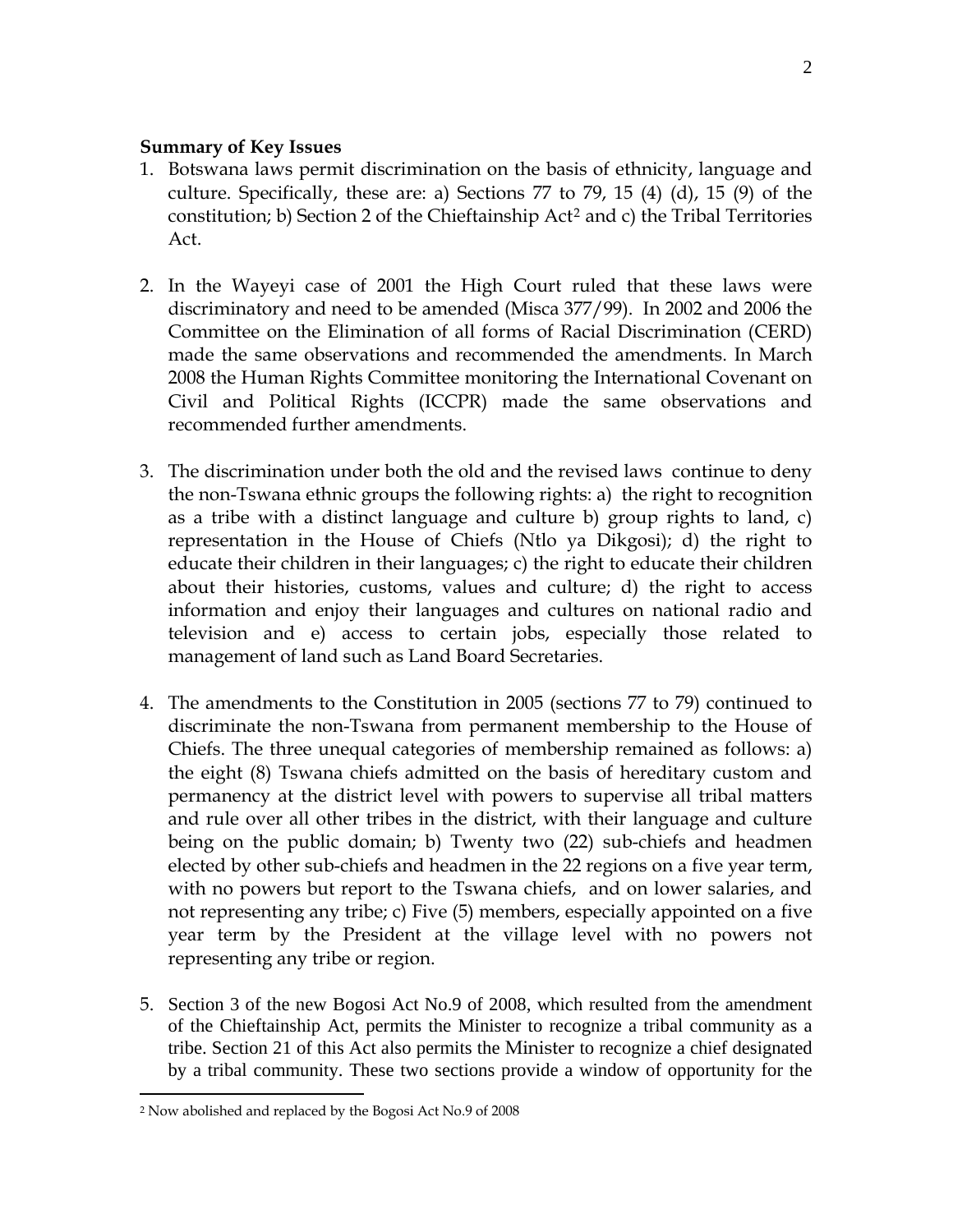recognition of non-Tswana tribes and their chiefs. However, the recognition remains discretionary and the rights to be enjoyed through this recognition are not stated. With regard to the recognition of the chief, it is unclear as to which category they would be recognized under.

- 6. The amendments to the Chieftainship Act through the Bogosi Act therefore, did not address the discrimination, due to its discretionary nature and its non-compliance with sections 77 to 79 of the constitution, in that, according to the latter, there cannot be more than 12 members in category (a) above) giving room for a maximum of four (4) non-Tswana chiefs to have the same status as the eight (8) Tswana. In other words, if more than four tribes are to be recognized at equal level as the Tswana, then the Constitution will need to be amended.
- 7. There have been no efforts to amend Sections 15 (4) (d), 15 (9) of the Constitution and the Tribal Territories Act. These sections contain derogations which permit non-prohibition of discrimination and give group rights to land to the Tswana tribes as sovereigns of the districts respectively.
- 8. Following the cosmetic amendments of the two laws, there has been no practical change with regard to linguistic and cultural rights of the non-Tswana tribes. However, there has been increase in funding of cultural activities of non-governmental organizations.
- 9. All non-Tswana children are taught in and about Tswana cultures at the expense of their own, and as a result they develop low self-esteem and under achieve in schools. The Tswana make 18% of the population, while the non-Tswana make 60%. Thus the policies of forced assimilation, if not curbed, will see the disappearance of over 60% of the nation's cultures.

## **The Wayeyi Case (see main report for details)**

- 10. In 1948 and 1999, the Wayeyi went to the High Court and Section 2 of the Chieftainship Act was annulled, and an order to make all ethnic groups equal was issued. After six years of no action, the Wayeyi submitted the case for admissibility to the African Commission on Human and People's rights. The matter was to be heard in May 2008. However, government requested that dialogue be carried at the local level with the Wayeyi.
- 11. The first meeting was held on May  $20<sup>th</sup>$ , 2008 and the Wayeyi were asked to submit an application to be recognized as a tribe in line with the new Bogosi act. The application was submitted on June 20<sup>th</sup>, 2008 and they are awaiting the decision.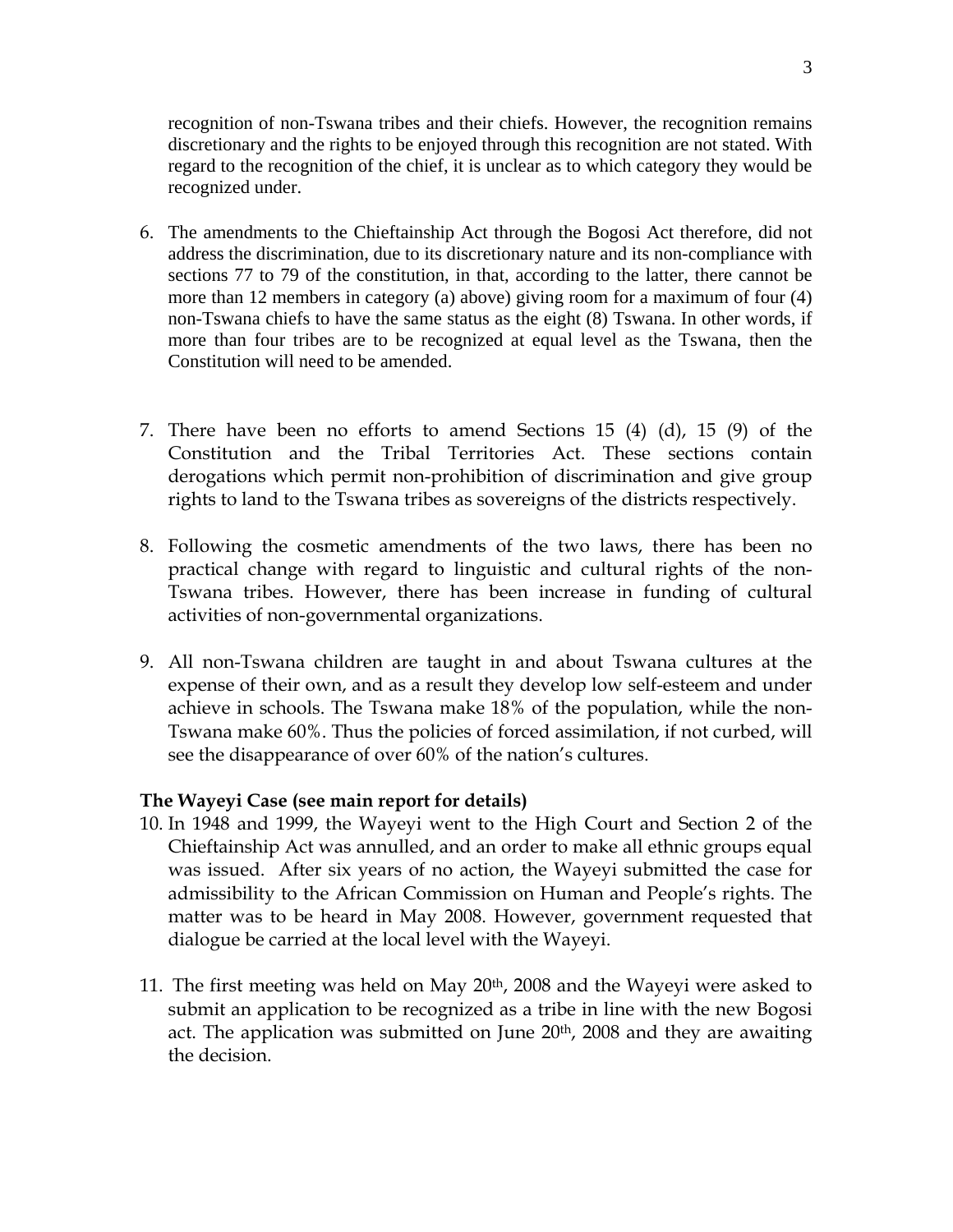- 12. Further, the Wayeyi chief was admitted to the House of Chiefs as an especially elected member with no powers and still under the Batawana rule ( see category (c) above).
- 13. While the Wayeyi remain hopeful and optimistic on their application for recognition, they continue to experience acts of discrimination, intimidation divisive tactics. The Batawana chief continues to impose herself on the Wayeyi people and refuses to recommend payment for headmen installed by the Wayeyi.
- 14. The Wayeyi cultural activities are silently barred from radio and television coverage. Their Human Rights Defender has also been silently barred from public utterances on radio or television.

### **Other Non-Tswana Tribes** (refer to main report for details)

- 15. While section 21 of the Bogosi Act permits the Minister to recognize a designated chief, there has been evidence of intimidation for tribes wishing to designate their chiefs. The case of the Batswapong illustrates this. In 2003, they were asked to seek permission from the Bangwato (The Tswana tribe which rules over the Batswapong in the Central District) before they could designate their chief, and such permission was denied.
- 16. There have also been reports on a 'divide and rule' strategy to destabilize further efforts in this direction much more recently. This means that implementation of sections 3 and 21 will remain difficult. This is exacerbated by the fact that only four slots exist at the moment for membership in the House of Chiefs while there are 45 tribes in Botswana.
- 17. The Basarwa of the Central Kgalahari Game Reserve (CKGR) are members of RETENG coalition and they are struggling on the implementation of the December 2006 ruling to return to their ancestral land. They need water, food, school medical facilities and roads in the CKGR. Their own report to the Council will provide details on this matter.
- 18. The main issue for all non-Tswana is non-recognition as tribes, as symbolized by non-admission to the House of chiefs to represent their own tribes at equal basis with the Tswana. It is recognition that has carried and provided all the social, economic and cultural rights of the Tswana and the non-recognition has denied the non-Tswana the same rights.